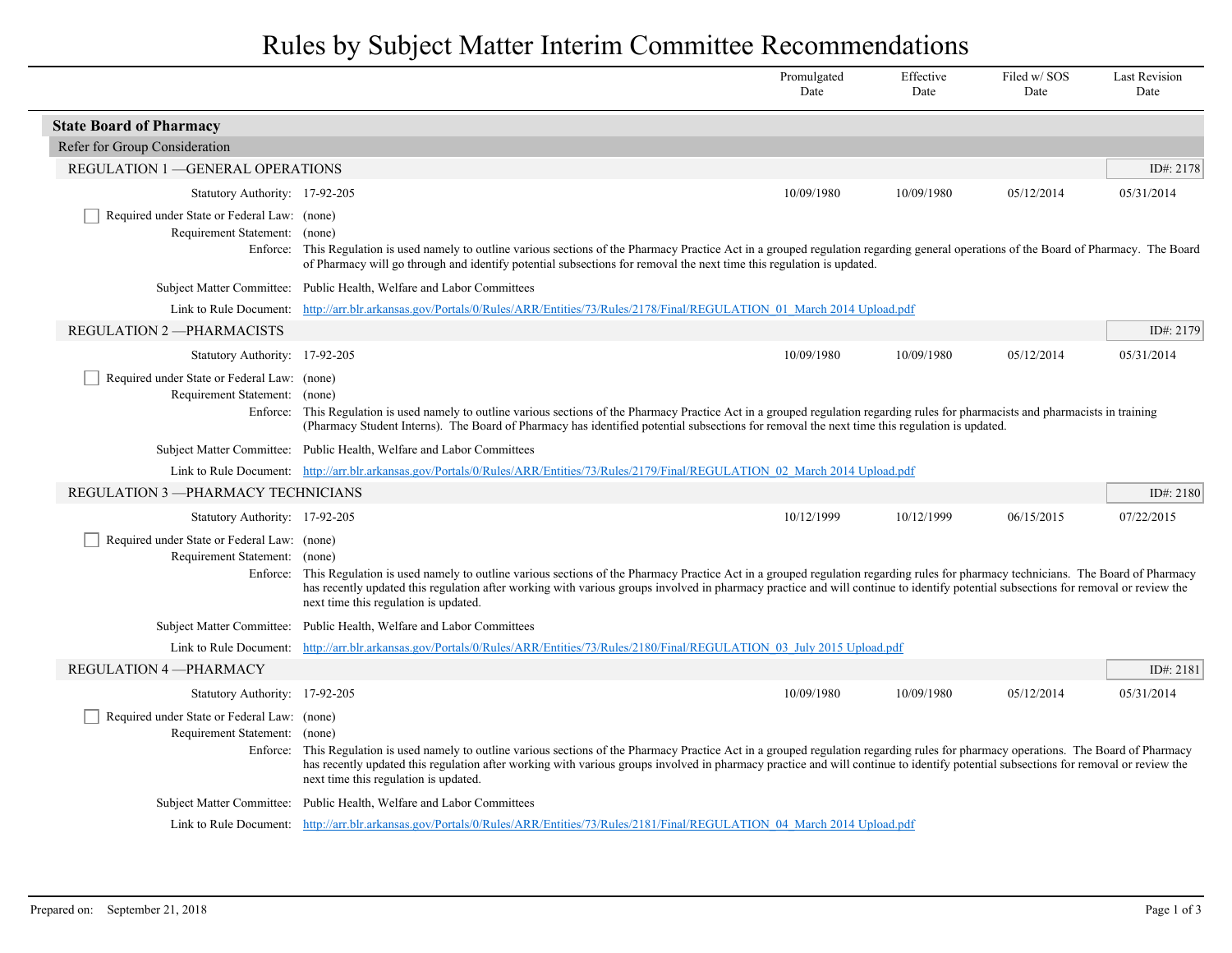## Rules by Subject Matter Interim Committee Recommendations

|                                                                                   |                                                                                                                                                                                                                                                                                                                                                                                                                                                                                                                                                                                                                                                                                                                                 | Promulgated<br>Date | Effective<br>Date | Filed w/SOS<br>Date | <b>Last Revision</b><br>Date |  |
|-----------------------------------------------------------------------------------|---------------------------------------------------------------------------------------------------------------------------------------------------------------------------------------------------------------------------------------------------------------------------------------------------------------------------------------------------------------------------------------------------------------------------------------------------------------------------------------------------------------------------------------------------------------------------------------------------------------------------------------------------------------------------------------------------------------------------------|---------------------|-------------------|---------------------|------------------------------|--|
| <b>REGULATION 5 - LONG-TERM-CARE FACILITIES</b>                                   |                                                                                                                                                                                                                                                                                                                                                                                                                                                                                                                                                                                                                                                                                                                                 |                     |                   |                     | ID#: 2182                    |  |
| Statutory Authority: 17-92-205                                                    |                                                                                                                                                                                                                                                                                                                                                                                                                                                                                                                                                                                                                                                                                                                                 | 10/09/1980          | 10/09/1980        | 06/15/2015          | 07/22/2015                   |  |
| Required under State or Federal Law: (none)<br>Requirement Statement:<br>Enforce: | (none)<br>This Regulation is used namely to outline various sections of the Pharmacy Practice Act in a grouped regulation regarding rules for Long Term Care issues and consultant practice.<br>The Board of Pharmacy has recently reviewed this regulation and is in the process of updating it after working with industry representatives to delete unneeded language as well as<br>add language allowing Crisis Stabilization Units in Arkansas to have emergency medication kits in compliance with federal regulations. Furthermore, the Board will continue to<br>identify potential subsections for removal or review the next time this regulation is updated.                                                         |                     |                   |                     |                              |  |
|                                                                                   | Subject Matter Committee: Public Health, Welfare and Labor Committees                                                                                                                                                                                                                                                                                                                                                                                                                                                                                                                                                                                                                                                           |                     |                   |                     |                              |  |
|                                                                                   | Link to Rule Document: http://arr.blr.arkansas.gov/Portals/0/Rules/ARR/Entities/73/Rules/2182/Final/REGULATION 05 July 2015 Upload.pdf                                                                                                                                                                                                                                                                                                                                                                                                                                                                                                                                                                                          |                     |                   |                     |                              |  |
| <b>REGULATION 6-DISCIPLINARY PROCEDURES</b>                                       |                                                                                                                                                                                                                                                                                                                                                                                                                                                                                                                                                                                                                                                                                                                                 |                     |                   |                     | ID#: 2188                    |  |
| Statutory Authority: 17-92-205                                                    |                                                                                                                                                                                                                                                                                                                                                                                                                                                                                                                                                                                                                                                                                                                                 | 09/19/1999          | 09/19/1999        | 09/09/1999          | 09/19/1999                   |  |
| Required under State or Federal Law: (none)<br>Requirement Statement:<br>Enforce: | (none)<br>This regulation is simply a brief paragraph outlining the procedures for disciplinary action by the Arkansas State Board of Pharmacy and serves as a tool for licensees to see this in<br>the Pharmacy Lawbook rather than having to search administrative code for the information.                                                                                                                                                                                                                                                                                                                                                                                                                                  |                     |                   |                     |                              |  |
|                                                                                   | Subject Matter Committee: Public Health, Welfare and Labor Committees                                                                                                                                                                                                                                                                                                                                                                                                                                                                                                                                                                                                                                                           |                     |                   |                     |                              |  |
|                                                                                   | Link to Rule Document: http://arr.blr.arkansas.gov/Portals/0/Rules/ARR/Entities/73/Rules/2188/Final/REGULATION 06 Mar03 Upload.pdf                                                                                                                                                                                                                                                                                                                                                                                                                                                                                                                                                                                              |                     |                   |                     |                              |  |
| <b>REGULATION 7-DRUG PRODUCTS/PRESCRIPTIONS</b>                                   |                                                                                                                                                                                                                                                                                                                                                                                                                                                                                                                                                                                                                                                                                                                                 |                     |                   |                     | ID#: 2183                    |  |
| Statutory Authority: 17-92-205                                                    |                                                                                                                                                                                                                                                                                                                                                                                                                                                                                                                                                                                                                                                                                                                                 | 10/09/1980          | 10/09/1980        | 11/25/2014          | 12/29/2014                   |  |
| Required under State or Federal Law: (none)<br>Requirement Statement:<br>Enforce: | (none)<br>This Regulation is currently being changed after working with various groups involved in pharmacy practice to accomplish the following: reduce regulatory burdens when<br>transferring prescriptions between pharmacies and add language to specify that a pharmacist cannot dispense more of a schedule II narcotic medication than a prescriber can<br>prescribe. The Board will continue to identify potential subsections for removal or review the next time this regulation is updated.                                                                                                                                                                                                                         |                     |                   |                     |                              |  |
|                                                                                   | Subject Matter Committee: Public Health, Welfare and Labor Committees                                                                                                                                                                                                                                                                                                                                                                                                                                                                                                                                                                                                                                                           |                     |                   |                     |                              |  |
|                                                                                   | Link to Rule Document: http://arr.blr.arkansas.gov/Portals/0/Rules/ARR/Entities/73/Rules/2183/Final/REGULATION 07 Nov14 Upload.pdf                                                                                                                                                                                                                                                                                                                                                                                                                                                                                                                                                                                              |                     |                   |                     |                              |  |
| <b>REGULATION 8-WHOLESALE DISTRIBUTION</b>                                        |                                                                                                                                                                                                                                                                                                                                                                                                                                                                                                                                                                                                                                                                                                                                 |                     |                   |                     | ID#: 2184                    |  |
| Statutory Authority: 17-92-205                                                    |                                                                                                                                                                                                                                                                                                                                                                                                                                                                                                                                                                                                                                                                                                                                 | 10/13/1995          | 10/13/1995        | 10/27/2008          | 11/06/2008                   |  |
| Required under State or Federal Law: (none)<br>Requirement Statement:<br>Enforce: | (none)<br>This Regulation is used namely to outline various sections of the Pharmacy Practice Act in a grouped regulation regarding rules for the legal distribution of legend drugs and<br>controlled substances. The Board of Pharmacy has recently reviewed this regulation and is in the process of updating it after working with industry representatives to clarify<br>language in Regulation 8 to match statutory language in 17-92-108 as well as allowing an outsourcing facility to operate under a single permit if they do not provide medications<br>directly to patients. Furthermore, the Board will continue to identify potential subsections for removal or review the next time this regulation is updated. |                     |                   |                     |                              |  |
|                                                                                   | Subject Matter Committee: Public Health, Welfare and Labor Committees                                                                                                                                                                                                                                                                                                                                                                                                                                                                                                                                                                                                                                                           |                     |                   |                     |                              |  |
|                                                                                   | Link to Rule Document: http://arr.blr.arkansas.gov/Portals/0/Rules/ARR/Entities/73/Rules/2184/Final/REGULATION 08 Oct 08 Upload.pdf                                                                                                                                                                                                                                                                                                                                                                                                                                                                                                                                                                                             |                     |                   |                     |                              |  |